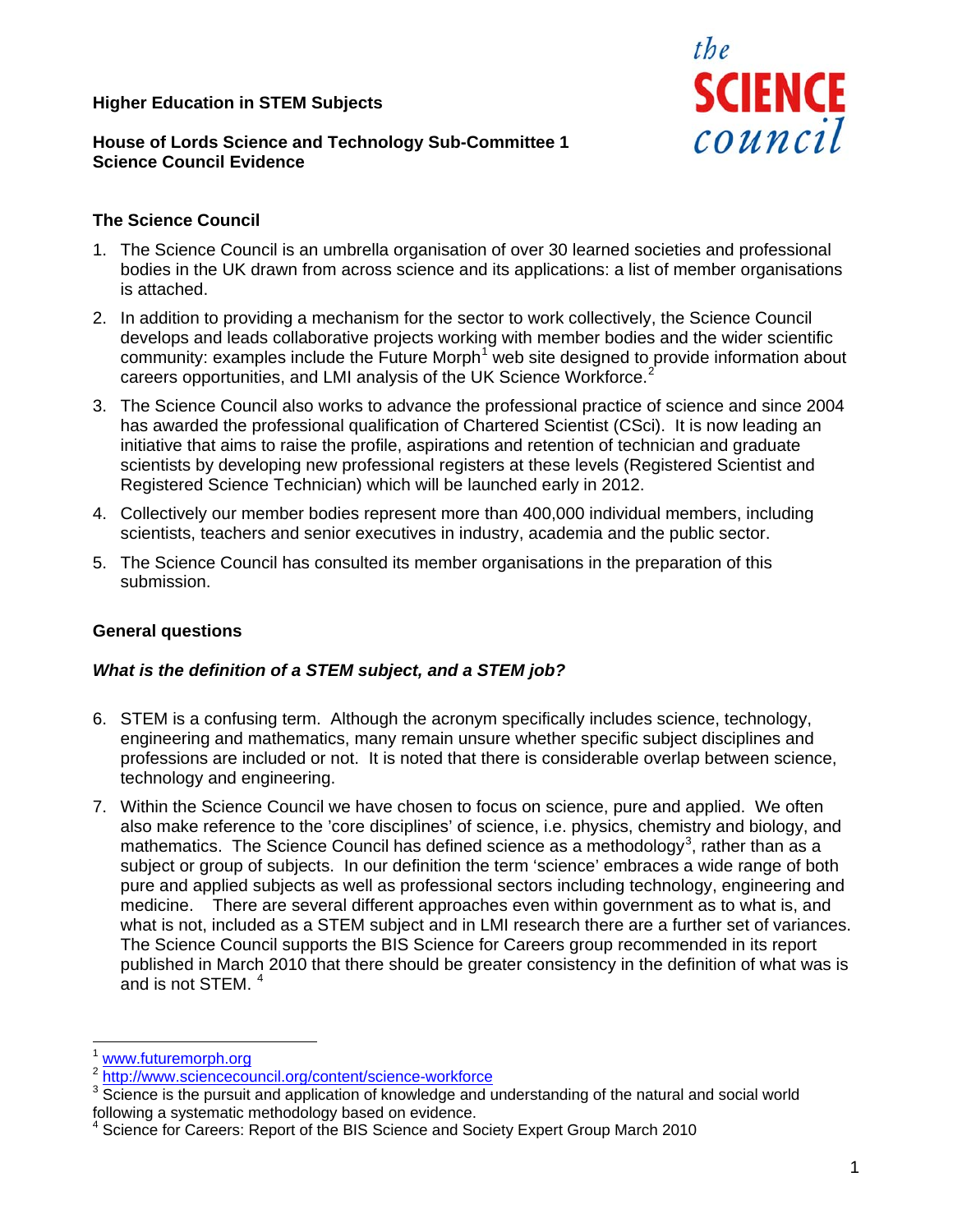- 8. In general, we do not find the term 'STEM' particularly helpful and rarely use it when working with external audiences.
- 9. Many, particularly within academia, tend to think of 'scientists' as those with PhDs working in academia or research, describing individuals as 'leaving' science if they work in other sectors. The Science Council takes a much broader view of what a professional scientist might be and includes applied scientists. The most obvious ways to define different types of scientists is to draw on the central discipline underpinning their work: physics, chemistry, biology, soil science, psychology etc. Professional bodies also work around sectors such as energy or water but this does not help to describe what people actually do in their work. In order to give some shape to this the Science Council has developed descriptors of 10 types of scientist:<sup>[5](#page-1-0)</sup> These are:
	- **Explorer**
	- Investigator
	- Developer/Translational
	- Service provider/operational
	- Monitor/regulator
	- **Entrepreneur**
	- **Communicator**
	- Teacher

-

- Business/Marketing
- Policy maker
- 10. Many of these roles will have a common underpinning in terms of the essential scientific knowledge but they will be combined with a different range of skills and aptitudes. These definitions have proved to be most helpful in exploring policy and training needs for scientists working in different sectors and types of role, as well as in developing discussion about career opportunities.
- 11. There is also an unhelpful tendency to use the language of vocations when talking about degrees in science, technology, engineering and maths (STEM), something that is not done when discussing humanities and arts degrees. Medicine, dentistry, veterinary science, nursing etc can properly be considered 'vocational' where the qualification is also a license to practice, or the first step towards this: typically 90% or more of these graduates would enter the linked occupations. Having a degree in physics, chemistry, biology, natural sciences or mathematics does not automatically create a physicist, chemist, biologist, natural scientist or mathematician in a career or professional sense and is no more 'vocational' than a history, anthropology, classics, a language or philosophy degree. While those who wish to enter research careers in these areas are likely to require a specialist degree in the subject, for the most part the preparation will be good grounding for a very wide range of both science and non science career options.
- 12. STEM graduates provide value in employment across the economy, not just within academic and research sectors. These "hidden" aspects of the demand for graduates add to the difficulty of quantifying the numbers required, but all indications are that demand from all sectors is steady or increasing. The Science Council believes that there is real value in people having a science based degree and for them to take that knowledge and skill into all areas of the economy. Some people describe these graduates as 'leaving' science and some complain that the best science students are going to well paid jobs in accountancy and finance rather than staying in research. The data does not support that argument: just 4% of physical science graduates go into finance and 2% of engineers and it is unsurprising that 20% of mathematics graduates move into financial sectors where their specific skills are in high demand.<sup>[6](#page-1-1)</sup>

<span id="page-1-0"></span><sup>5</sup> http://www.sciencecouncil.org/content/10-types-scientist-%E2%80%93-science-jobs-are-not-all-same 6

<span id="page-1-1"></span><sup>&</sup>lt;sup>6</sup> DIUS, 2009. "The Demand for Science, Technology, Engineering and Mathematics (STEM) Skills"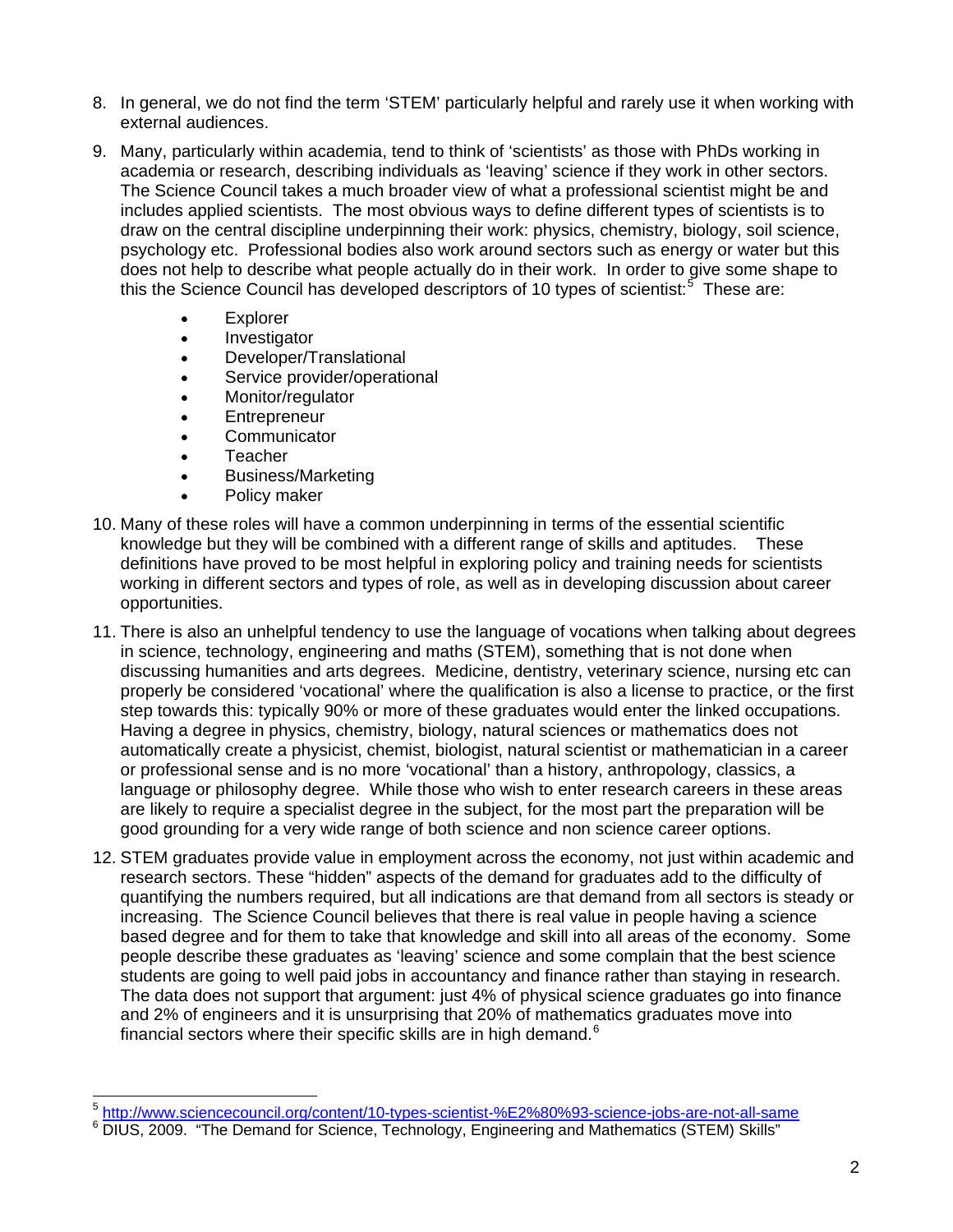- 13. Recent research undertaken for the Science Council shows that science skills have become increasingly important across all sectors of the UK economy and society, with 5.8 million people now employed in science-based roles: this is projected to increase to 7.1 million people by 2030. This research looked at the UK workforce in its entirety, thus enabling an understanding of the true size and scope of the science workforce across the whole economy, rather than limiting the research to considering only those working in a narrow band of so-called science sectors.
- 14. In this research the definitions used were:

**Primary science workers:** workers in occupations that are purely science based and require the consistent application of scientific knowledge and skills in order to execute the role effectively, for example, Biochemists, Chemical Engineers, Science and Engineering Technicians and Medical Radiographers.

**Secondary science workers:** workers in occupations that are science related and require a mixed application of scientific knowledge and skills alongside other skill sets, which are often of greater importance to executing the role effectively: for example, actuaries, Animal Husbandry Managers, Chiropodists, Civil Engineers, Environmental Protection Officers, Pharmaceutical Dispensers, Teaching Professionals and Software Professionals.

**Non-science workers:** workers in occupations that are not science based and have no requirement for science based knowledge or skills, for example, Travel Agents, Musicians, Legal Professionals and Housing and Welfare Officers.

**Core science sectors**: sectors that are primarily science based in their core activity.

**Related science sectors:** sectors in which the primary activity is not necessarily science based, but has a strong relationship to science.

**Non-science sectors:** sectors which have no science based or related activity.

- 15. The research identified that 20% of the current workforce is employed in science roles, a total of 5.8 million people (1.2m primary science workers and 4.6m secondary science workers). The research results serve to emphasise the interconnectedness and cross-disciplinarity of science in today's economy and highlight the proliferation of secondary science workers, people who are dependent on science knowledge and skills as part of their role and who will not previously have been identified as part of the science workforce. Significant numbers of scientists were found in employment sectors as diverse as health and social care, education, food and farming, communications, finance, retail and public sector services.
- 16. The science workforce consists of those with postgraduate qualifications and graduates as well as people with non-graduate qualifications. Within the science sectors (core and related) 34% of the science workforce is non-graduate (with 17% QCF level 3&4); 32% are graduate and 26% are postgraduate. In comparison with the non science sectors and the economy as a whole there are significantly more graduates and postgraduates in the core and related science workforce.

#### *Do we understand demand for STEM graduates and how this could be used to influence supply?*

#### *Is the current number of STEM students and graduates (from the UK, EU and overseas) sufficient to meet the needs of industry, the research base, and other sectors not directly connected with STEM?*

17. The wide distribution of science graduates across workforce sectors illustrated by the Science Council workforce research indicates that the demand for graduates goes beyond the traditional science employers. We also know from some research currently in progress that 58 % of STEM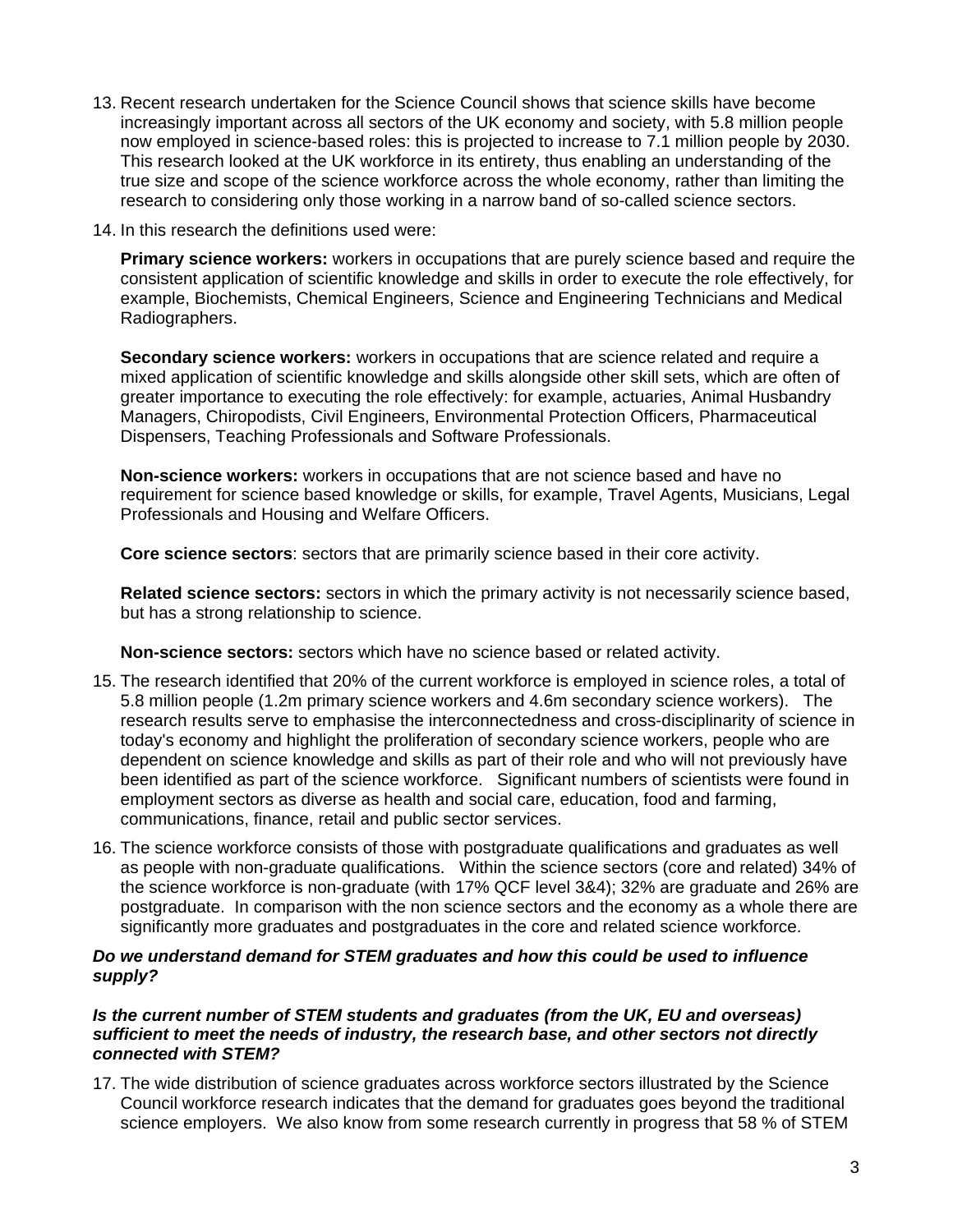graduates are employed by SMEs. These factors indicate a substantial need for STEM graduates but one that it is very hard to quantify due to the nature of the "hidden" sectors and with the way most LMI is currently generated around SIC and SOC codes. The CBI and others have voiced their concerns regarding the supply of graduates and made some statements regarding the anticipated growth in demand. The CBI's Building for Growth education and skills survey 2011<sup>[7](#page-3-0)</sup> stated that 52% of employers expect difficulty recruiting STEM staff in the next three years.

- 18. The 2010 UKCES National Strategic Skills Audit<sup>8</sup> highlights areas of growth in the economy including the following STEM related sectors: advanced manufacturing, life sciences and pharmaceuticals, low carbon economy, professional and financial services, digital economy, and engineering and construction. In addition the UK will need to develop a new generation of wealth creation sectors in such areas as fashion, creative industries and energy generation, all of which are likely to increase demand for graduates with STEM skills and awareness. Other areas identified with growing demand include health, agriculture and aquaculture and environmental sciences.
- 19. A number of sectors have a looming problem with an aging workforce, for example, agriculture and aquaculture, metals and professional organisations and consultancy where an above average proportion of science workers are in older age groups. Some of the ageing effects also have strong regional dimensions. Another indication of this problem is the length of time workers have held their current role and with sectors such as agriculture and aquaculture data shows that an above average proportion of workers have been in their role for more than 20 years. $9$
- 20. It should also be noted here that recent BIS research<sup>[10](#page-3-3)</sup> looking at the motivations for students choosing STEM degree courses has shown that interest in the subject and enjoyment are given greater emphasis (77% and 67% respectively) than the career opportunities afforded by the course (52%).
- 21. In some specific areas shortages are already apparent. For example, in food science and technology it is evident that demand exceeds supply for UK-derived graduates; this evidence is from research conducted jointly by the Institute of Food Science and Technology and Improve Ltd (the Food & Drink Industry Sector Skills Council). Food industry companies have developed some strategies to ensure maintain the supply of graduates to meet their own needs. This includes direct interactions with undergraduate students before graduation as well as recruiting from the EU and overseas, (but it must be remembered that recruiting from overseas from a finite student market can hinder the agri-food development of third world countries).
- 22. Responses to our consultation commented that workforce planning was rarely a precise process and that it was very difficult to aim for 'just enough' STEM graduates, especially when these skills were clearly sought after in many non STEM areas of the economy. A larger pool of STEM graduates enables employers to choose the best and most able to undertake key science and technical roles, something that was largely welcomed by our respondents. It is also worth noting that only the best graduates will be able to compete at the highest level with the competition from China, India and elsewhere for jobs with leading global science and technology employers.

# **16-18 supply**

## *Are schools and colleges supplying the right numbers of STEM students and do they have the right skills to study STEM first degrees?*

<span id="page-3-0"></span><sup>-</sup><sup>7</sup> http://www.cbi.org.uk/business-issues/education-and-skills/in-focus/stem-skills/<br><sup>8</sup> http://www.ukces.org.uk/ourwork/nssa

<span id="page-3-1"></span>

<span id="page-3-2"></span><sup>&</sup>lt;sup>9</sup> The current and future UK science workforce, TBR for the Science Council, Sept. 2011 http://www.sciencecouncil.org/content/science-workforce

<span id="page-3-3"></span> $\overline{10}$  STEM graduates in non-STEM jobs, BIS Research Paper Number 30, March 2011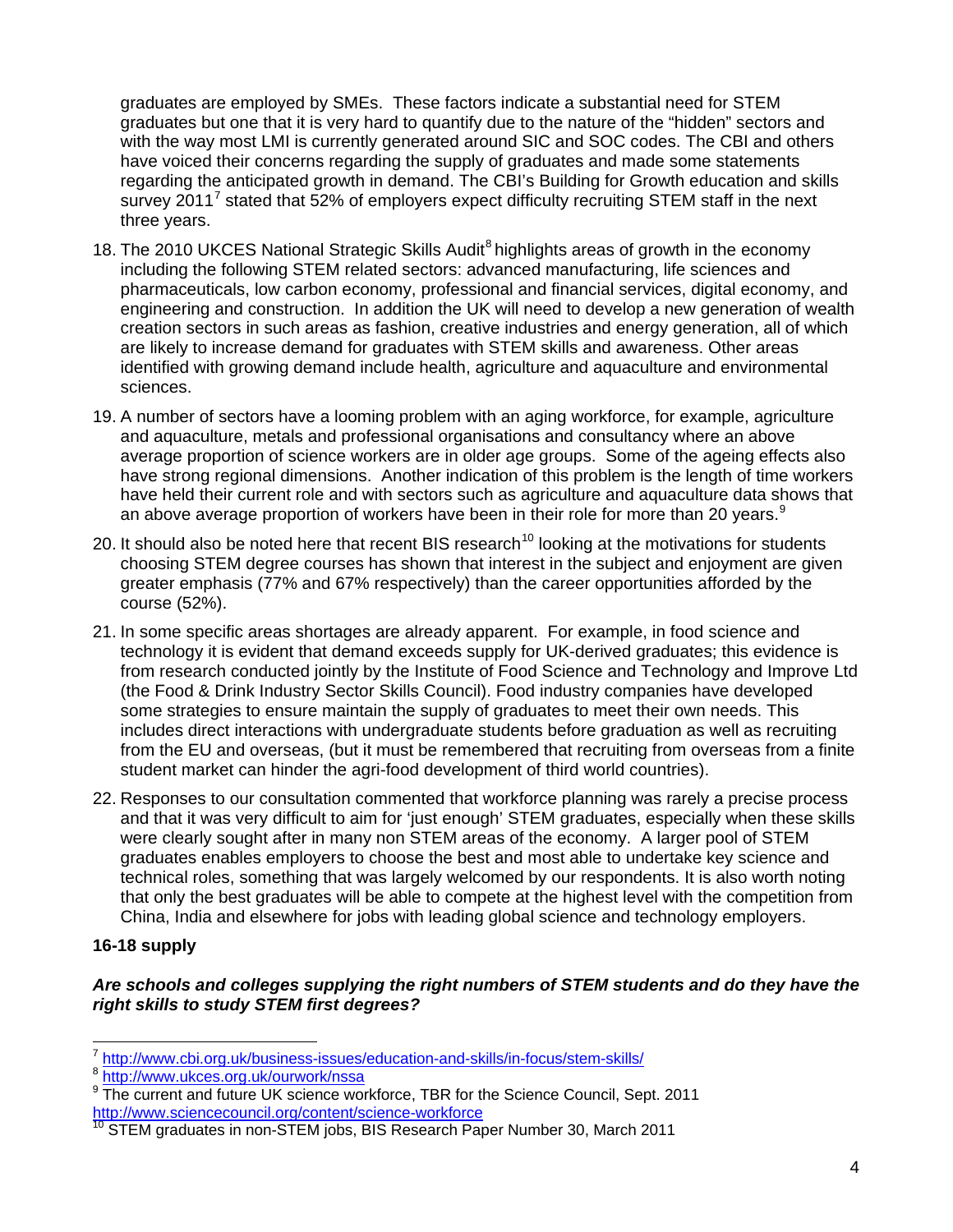- 23. In recent years we have seen increases in the numbers choosing to study STEM subjects post 16. However, all disciplines report a lack of mathematical skills and would like to see A levels and other post 16 qualifications preparing undergraduates for the mathematical content of degree courses.
- 24. Many individuals studying post 16 vocational or applied courses will progress to higher education. The validity of this route, where students have often had greater experience of independent study, and its potential to attract a broader range of students should not be forgotten.

### *What have been the effects of earlier government initiatives on the uptake of STEM subjects at advanced level?*

- 25. We are starting to see encouraging increases in the uptake of STEM A levels and a wide range of factors will be playing a role in this, including an increased media focus on science which is leading to greater awareness of the opportunities. There are a great many initiatives aiming to increase the uptake of science and whilst many undertake evaluation it remains difficult to isolate evidence of effect for any one project. Investing in, and supporting science teacher will be a key part of the picture and is likely to have contributed to improvements.
- 26. There are risks associated with policies which reduce the number of routes through to advanced level study of science. While the increase in numbers studying three separate sciences is increasing, and there is correlation between triple science and take up of sciences post 16, this trend is not so strong for girls and most of the increase in post 16 science has been with boys. There are some indications that separate science GCSE's fail to encourage girls to progress to advanced level. The progression of girls post 16 is an issue that needs further research: the 2011 increase in A level candidates for physics was encouraging, however, 90% of the increase was accounted for by boys. Similar figures show that for mathematics 70% of the increase was male candidates and for chemistry it was 60%. [11](#page-4-0) There is much more to be done to encourage girls and minority groups to pursue all areas of science.
- 27. Focusing on the study of three separate sciences will, due to timetable constraints, inevitably reduce the subject options for young people: it may therefore have the unintended consequence of reducing the uptake of science study post 16. There may also be a link between the preference of girls to be interested in, and motivated by, wider, multi-disciplinary topics in science and the relevance of science to the world in which they live.  $12^{12}$  $12^{12}$  [13](#page-4-2)
- 28. For those not yet clear about the direction of their future careers options, the possibility that a substantial proportion of their overall curriculum will be taken up with science could make the study of science less attractive at a time when the UK needs to encourage more students to study science. We believe therefore that effects of the drive for three separate science subjects at GCSE should be closely monitored.

## *What effect, if any, will the English Baccalaureate have on the study of STEM subjects in higher education?*

29. It is hard to predict the effect of the English Baccalaureate at such an early stage but the profile it provides for science as an essential subject for any future path is helpful. The measure may have a positive effect in driving demand for specialist science teachers to deliver separate sciences and it is very helpful that the detail of the requirements discourage pupils from dropping any of the sciences since study of all three core sciences pre-16 is important for those who pursue further study of science.

-

<span id="page-4-0"></span><sup>&</sup>lt;sup>11</sup> http://www.jcq.org.uk/national\_results/alevels/

<span id="page-4-1"></span><sup>&</sup>lt;sup>12</sup> The Relevance of Science Education Project (ROSE) in England: a summary of findings E.W. Jenkins and R.G. Pell, 2006

<span id="page-4-2"></span><sup>13 &#</sup>x27;Science in my future' conducted by the Nestlé Social Research Programme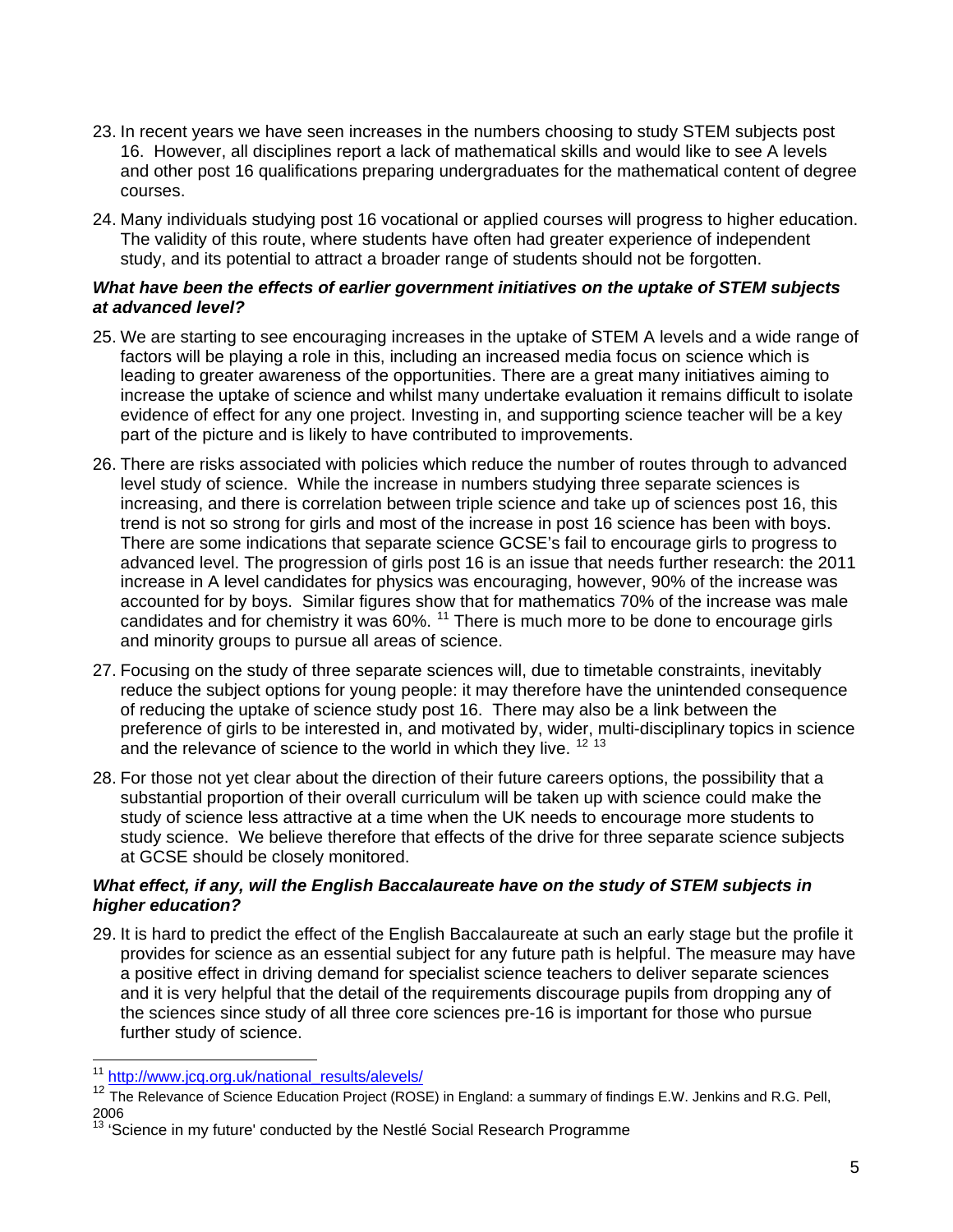30. However, there is also potential to narrow the number of routes in to science A levels at a time when we need to be broadening the cohort attracted to studying science, for example, to include those who engage best with applied learning.

## **Graduate supply**

### *Is the current number of STEM students and graduates (from the UK, EU and overseas) sufficient to meet the needs of industry, the research base, and other sectors not directly connected with STEM?*

See paragraphs 16-21 above.

31. As discussed above the employment destinations of STEM graduates and as indicated above almost all workforce surveys indicate strong current and future demand for graduates with science skills. Although difficult to quantify, the demand for STEM graduates from new and existing employment sectors is highly likely to grow.

#### *Is the quality of STEM graduates emerging from higher education sufficiently high, and if not, why not?*

- 32. The responses from our Member Bodies to our consultation on this aspect have been largely positive with regard to the overall quality of graduates in their respective areas of interest.
- 33. Input from Member Bodies indicate a general acceptance that they would not expect HE to produce BSc graduates with exactly the right knowledge and skills base for every specific industry sub-sector. However, there is a clear consensus that there needs to be the right range of tailored MSc courses to enable graduates to specialise for particular sectors of the economy and for specific roles and careers. This is also important in areas where the science is changing and there is a need to update skills. Examples include, environmental science, renewable energy, food and farming and many areas in health sciences.
- 34. One particular area of concern therefore is funding for Masters courses. It is noted that NERC has recently abandoned its MSc sponsorship, even in areas where there are skills shortages. Students who originally select to study for a three year BSc programme rather than a 4 year MSc programme find that they cannot change this later in the course and are disadvantaged by not being able to access student loans for an single year Masters course. Changing this restriction, and additionally providing Government funding for MSc courses, would enable many more students to explore the potential of science based careers: we consider a measure of this kind would also increase the potential for encouraging more young women to remain in science and attract back those who may have moved away from technical based science roles.

#### *Do STEM graduates have the right skills for their next career move, be it research, industry or more broadly within the economy?*

- 35. STEM courses undoubtedly develop skills alongside subject knowledge but there is a lack of clarity about the skills gained and those required for scientific or technical careers and those skills that have broader currency and may take individuals to careers 'from' and 'in' science rather than 'as' a scientist. Inconsistency in the language used to describe skills across sectors, HE, colleges, schools and employers adds to the confusion and can perpetuate the myth of lack of transferability of skills.
- 36. A growing emphasis on translational mechanisms for science research will bring with it particular skills needs both for graduates and post graduates including multidisciplinary working.
- 37. It is often stated by employers that STEM graduates lack the practical skills needed for employment in science and technology environments, particularly in relation to laboratory skills.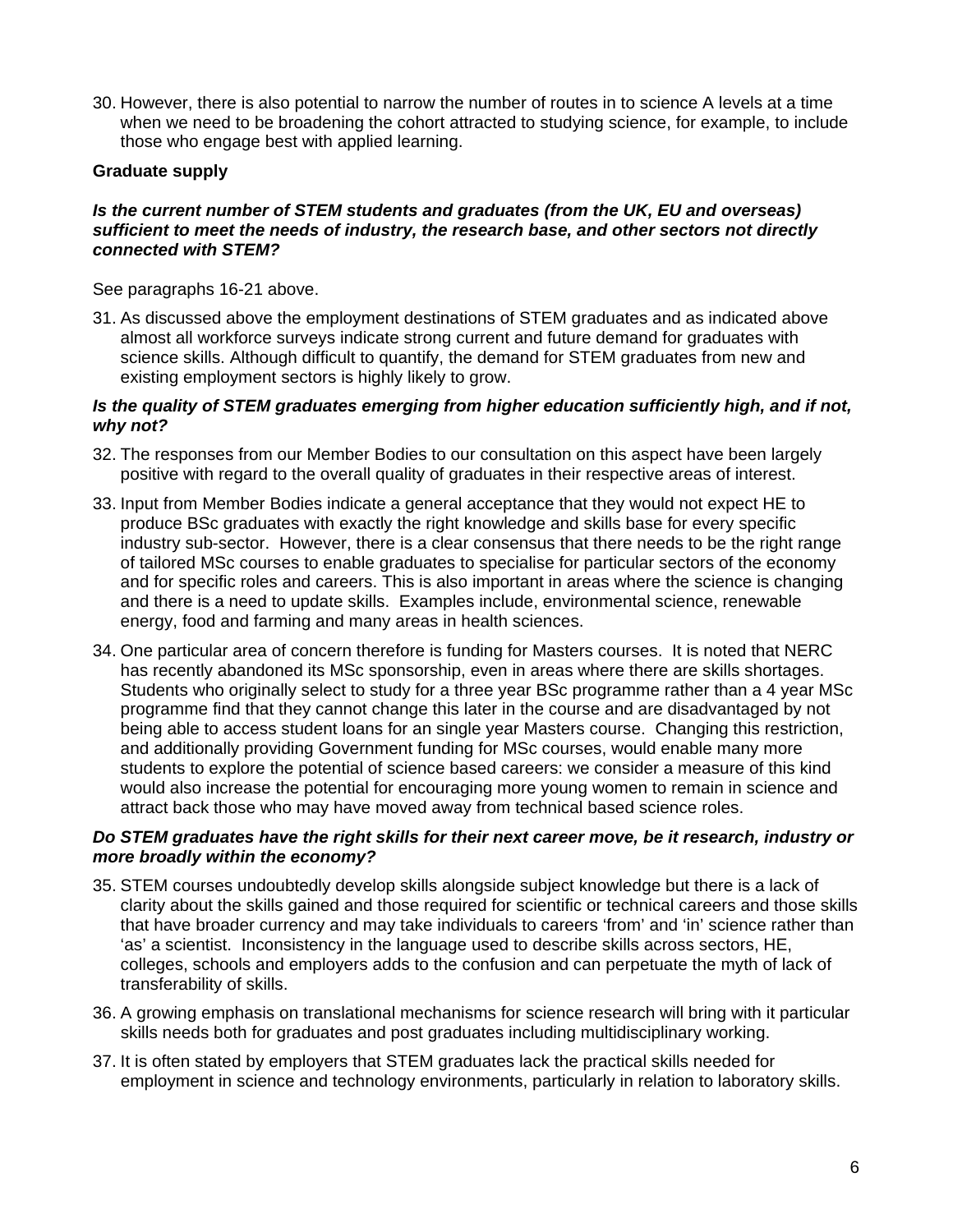With this in mind the Science Council commissioned to look at the availability of work experience for STEM students and graduates.<sup>[14](#page-6-0)</sup>

- 38. The research identified that for graduate internships, the number of vacancies in STEM industries seems to be much lower than in many other sectors, including finance and business and that it is easier for a STEM graduate to find an internship in a business-oriented environment than in a scientific or technical one. The research also identified that while STEM students are more likely than non-STEM students to undertake a sandwich placement (approximately 14,000-17,500) not all sandwich study opportunities are taken up and STEM graduates appear to be less likely than other graduates to pursue internships.
- 39. Given the call from employers for graduates with higher levels of practical and technical skills, it was surprising therefore that there are very few genuinely scientific or technical internships for graduates: STEM undergraduates seeking to develop their technical and scientific skills are more likely to be able to find an appropriate work placement as an undergraduate than after graduation.

### *What effect will higher education reforms have on the quality of teaching, the quality of degrees and the supply of STEM courses in higher education institutions?*

- 40. The reforms of higher education will impact on student choice strengthening the need for quality information to support informed decision making. The Science Council is pleased that HEFCE's Key Information Set (KIS) acknowledges the value of accreditation of courses by professional bodies as a mark of quality and transferability. However, in some disciplines there is limited market penetration for this activity which provides opportunity for confusion. Where accreditation is unavailable other measures will need to be considered.
- 41. The Science Council supports the need for measures of external quality control for STEM degrees and the need for increased information to enable both students and employers to make an informed choice about degree options. There is, however, a danger that this will turn into a drive towards 'kite marking' of degrees for particular employers or employment sectors which could become bureaucratic, costly and fragmented and thereby fail to respond to the needs of either students and a very broad range of science employers.
- 42. Specific approaches such as kite-marking may be appropriate for vocational degrees where graduates are being prepared for a particular career or employer/industry sector, such as medicine, nursing or law. In reality, few science/STEM degrees fit such criteria. However, accreditation for a professional qualification (such as Chartered Chemist, Physicist, Chartered Scientist or Registered Scientist) is a very different exercise indicating the acceptability of a degree as part of the qualification route to professional status, something that has built-in transferability. One of the benefits of professional accreditation is that it is informed by the needs of employers but is independent of any individual employer. Accreditation by an overarching professional body (such as the Science Council) is one way to achieve consistency across broad areas – both of subjects and employment sectors. This system is working effectively in engineering and is being implemented in many science areas such as Life Sciences (led by the Society of Biology): the Science Council recognises that there is more to be done to include cross-disciplinary and multi-disciplinary subject areas in the accreditation process and is currently considering options to address this.
- 43. Our member organisations are concerned by the proposals allowing HEI's to freely recruit as many AAB+ students as they wish since there could be a temptation for HEI's to prioritise recruitment to non-science subjects. The additional laboratory costs of science subjects increase the cost of teaching and therefore by recruiting to non-science subjects the HEI's will be better able to cover the cost of teaching with the income from tuition fees. HEFCE has made some

 $\frac{1}{14}$ 

<span id="page-6-0"></span>http://www.sciencecouncil.org/sites/default/files/Work%20Exp%20Summary%20and%20Recommendations.pdf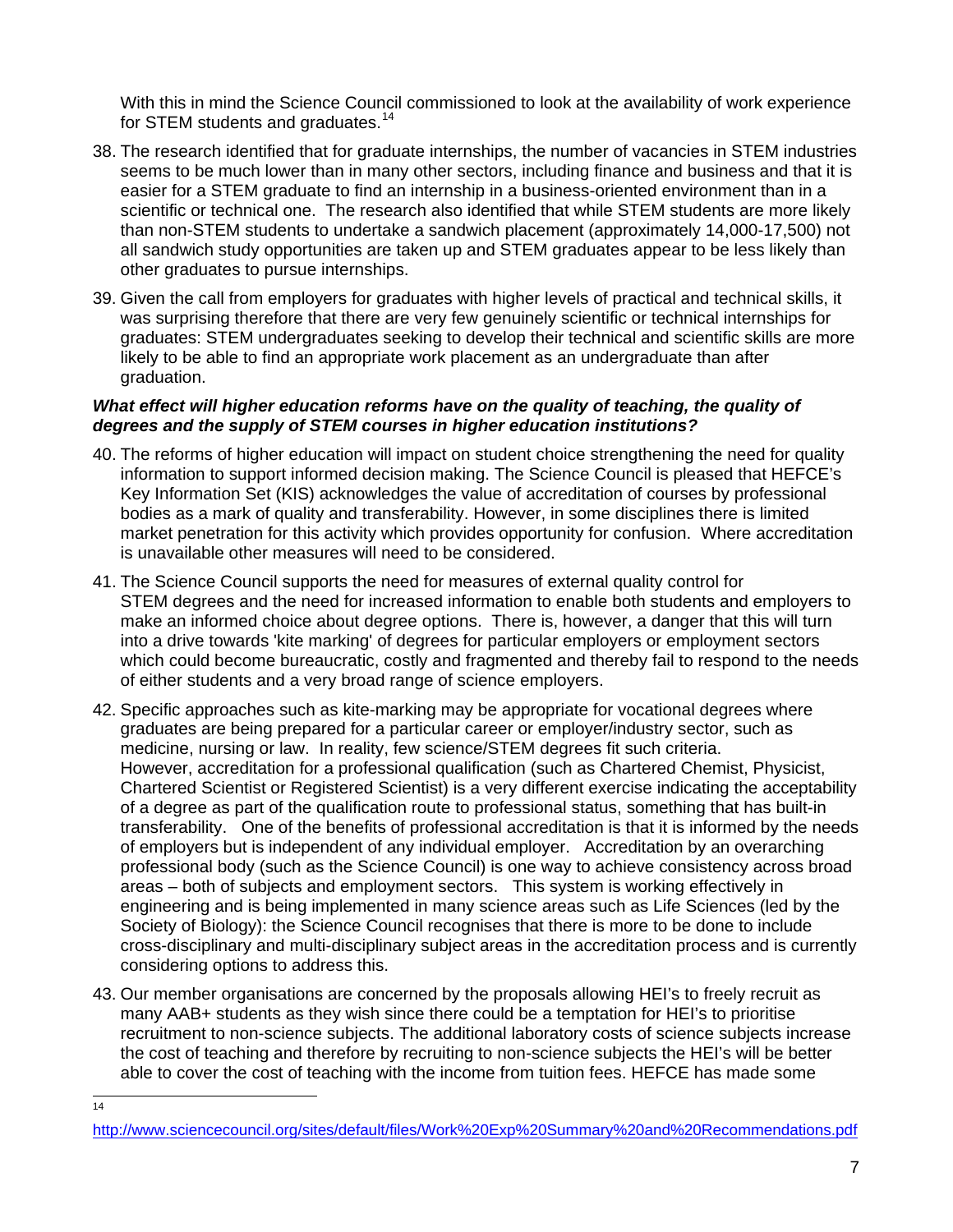adjustments to the model for this proposal to protect SIV subjects, however, some sciences such as the majority of the biosciences and geophysics are not categorised as SIV.

44. The Science Council member bodies are concerned about the potential effects of HE reform on funding for STEM subjects and many have responded to the consultation on the proposals with detailed input relevant to their subject areas.

### *What effect does "research assessment" have upon the ability to develop new and crossdisciplinary STEM degrees?*

- 45. There are some concerns that the development of cross disciplinary STEM courses is stifled by the RAE which puts pressure on HEI's to focus on their research strengths and may not fully recognise the value of cross-disciplinary research.
- 46. However, feedback from member bodies suggest that research assessment has not had a negative effect on the ability of HE to develop degrees that are appropriate for specific sectors and the IFST told us that in their area which by its very nature is multidisciplinary, they have not detected a problem and comment that many HE units which provide for such degrees have achieved high gradings in Research Assessment.

#### *What is the relationship between teaching and research? Is it necessary for all universities to teach undergraduates and post graduates and conduct research? What other delivery model should be considered?*

47. The Science Council would also support the case that the best teaching is research-led.

#### *Does the UK have a sufficient geographical spread of higher education institutions offering STEM courses?*

48. We have no evidence to suggest geographical distribution is an issue in the supply of STEM courses. Science Council member bodies recognise that science based courses are expensive to develop and deliver and, particularly with regard to multi-disciplinary courses, may be dependent on relatively small specialist departments that can be sensitive to cut backs. However, if cutbacks occur in essential subject disciplines, then the knock on effect is to call into question the educational effectiveness of many multi-disciplinary courses.

## *What is being done and what ought to be done to increase the diversity of STEM graduates in terms of gender, ethnic origin and socio-economic background?*

- 49. Leadership is necessary from within science/STEM if good practice is to be embedded across the sectors. This will not necessarily mean that gender must be separated from wider diversity issues, and indeed there is potentially much to gain from embedding ambitions regarding women's participation in STEM within the wider programmes.
- 50. However, it will still be important for there to be a pan-STEM UK-wide approach to the issues, especially with regard to collection of data and monitoring progress. With the demise of the UKRC it remains unclear how this will be achieved: we understand from BIS that the intention is that the Royal Academy of Engineering will provide leadership and development for engineering and technology, and the Royal Society will do the same for science. At this time strategies and priorities from these two bodies are still unclear.
- 51. Professional bodies and learned societies recognise that they have a key role to play in developing and supporting women pursuing careers in science. Almost all Science Council member bodies have specific programmes and activities which aim to support women in science. Some examples of the specific programmes are:
	- o BCS the Chartered Institute for IT, which has run its BCS Women egroup for over ten years and holds regular events for women
	- o Royal Society of Chemistry has a women members network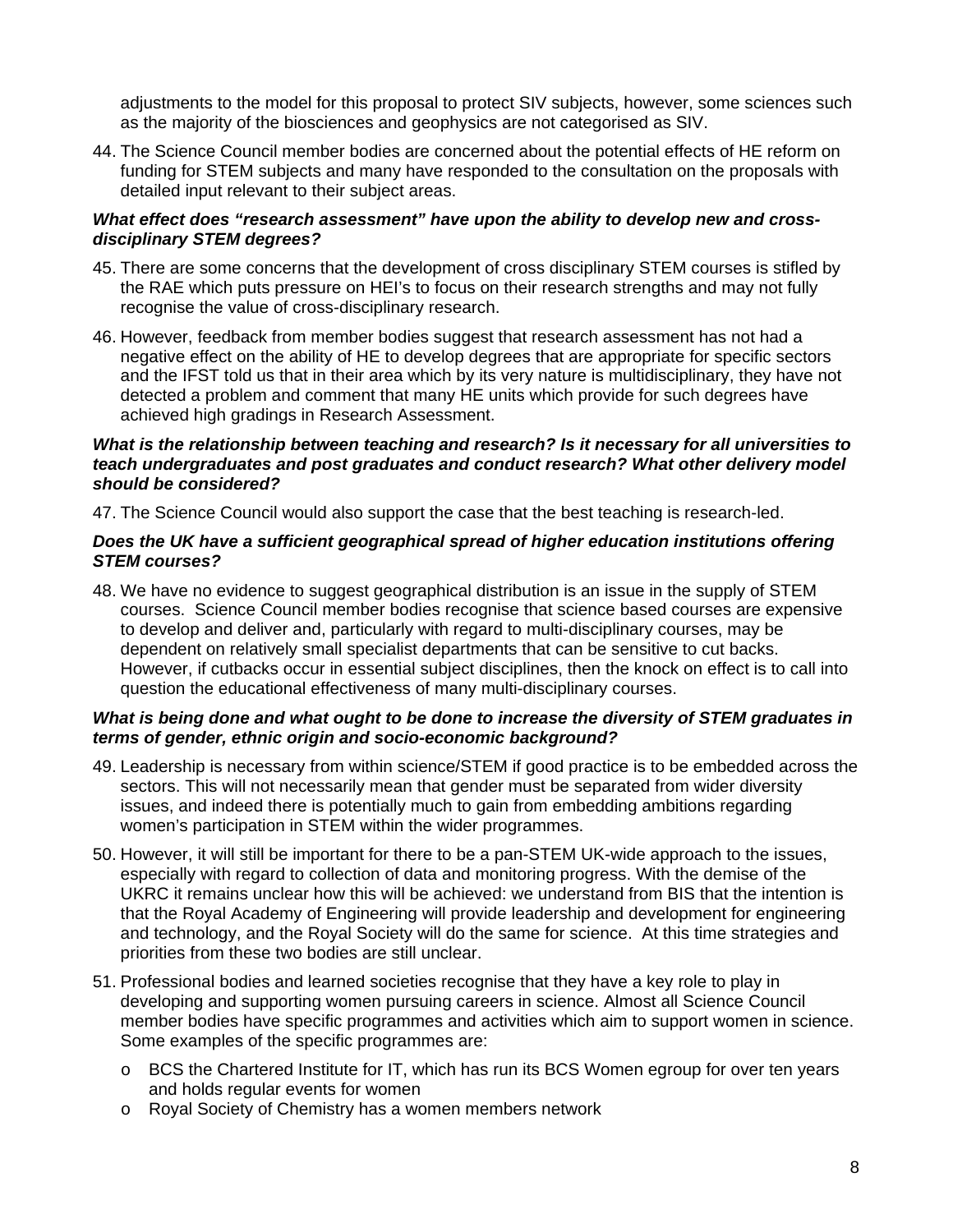- o Institute of Physics has been very active for many years through research and providing support, this has included site visits for university physics departments and resources for school teachers.
- 52. It should not be forgotten that there are a very large number of organisations working to increase the numbers of women in the STEM workforce. Many of these organisations focus on a single aspect of the issue such as an employment sector, geographical area, age group or similar. Many are very effective in this and Science Council member bodies are some excellent examples.
- 53. Many of the smaller specialist organisations feel undervalued, isolated and marginalised from government and from the larger public sector led initiatives and yet they have continued to offer a wide range of services and support for women across the UK. Most are not engaged directly with either the Royal Academy of Engineering or the Royal Society. It will be important that a central point of contact and network is established as we move forward, and that this central resource is able to facilitate and encourage the smaller specialist organisations to work together and to share expertise, resources and insights.
- 54. The Research Excellence Framework (REF) risked penalising women taking maternity leave and we welcome the changes to the panel criteria adopted by all four UK funding bodies which will allow one less output per submission for each period of leave.

## **Post-graduate supply**

#### *Is the current training of PhD students sensitive to the range of careers they subsequently undertake?*

#### *Are we currently supporting the right number of PhD studentships to maintain the research base and are they of sufficient quality?*

- 55. The EPSRC has discontinued project studentships on its research grants from 31 Jan 2011, this and other measures including a focus on strategic initiatives is likely to impact on the number of PhD studentships.
- 56. There is some concern within the sciences that UK post-graduates are failing to compete with international applicants for research positions as overseas students are seen as having had a greater length of training in research.
- 57. Many individual member bodies are responding specifically with regard to PhD training in their fields.

#### *What impact have Doctoral Training Centres had on the quality and number of PhD students? Are there alternative delivery models?*

#### *Should state funding be used to promote Masters degrees and is the balance right between the number of Masters degree students and PhD students?*

58. Conversion Masters are a very effective way of meeting demand in some areas and at the same time these increase the employment opportunities of those taking these Masters courses. Two important examples of STEM based professions where individuals often enter following conversion from a non-STEM first degree are meteorology and environmental science. Subjects such as marine science, climate change, and meteorology are mainly taught in the Geography curriculum in schools and there is frustration that these topics are not covered more often within the chemistry or physics curricula. Many of those who would then like to pursue a career in these areas enter the HE system through a non-STEM subject (often as a result of poor careers advice) but find that they can 'convert' to meteorology, environmental science or agricultural science through a specific Masters programme. A Royal Meteorology Society survey of weather service providers found that they struggle to find enough first degree STEM graduates to meet their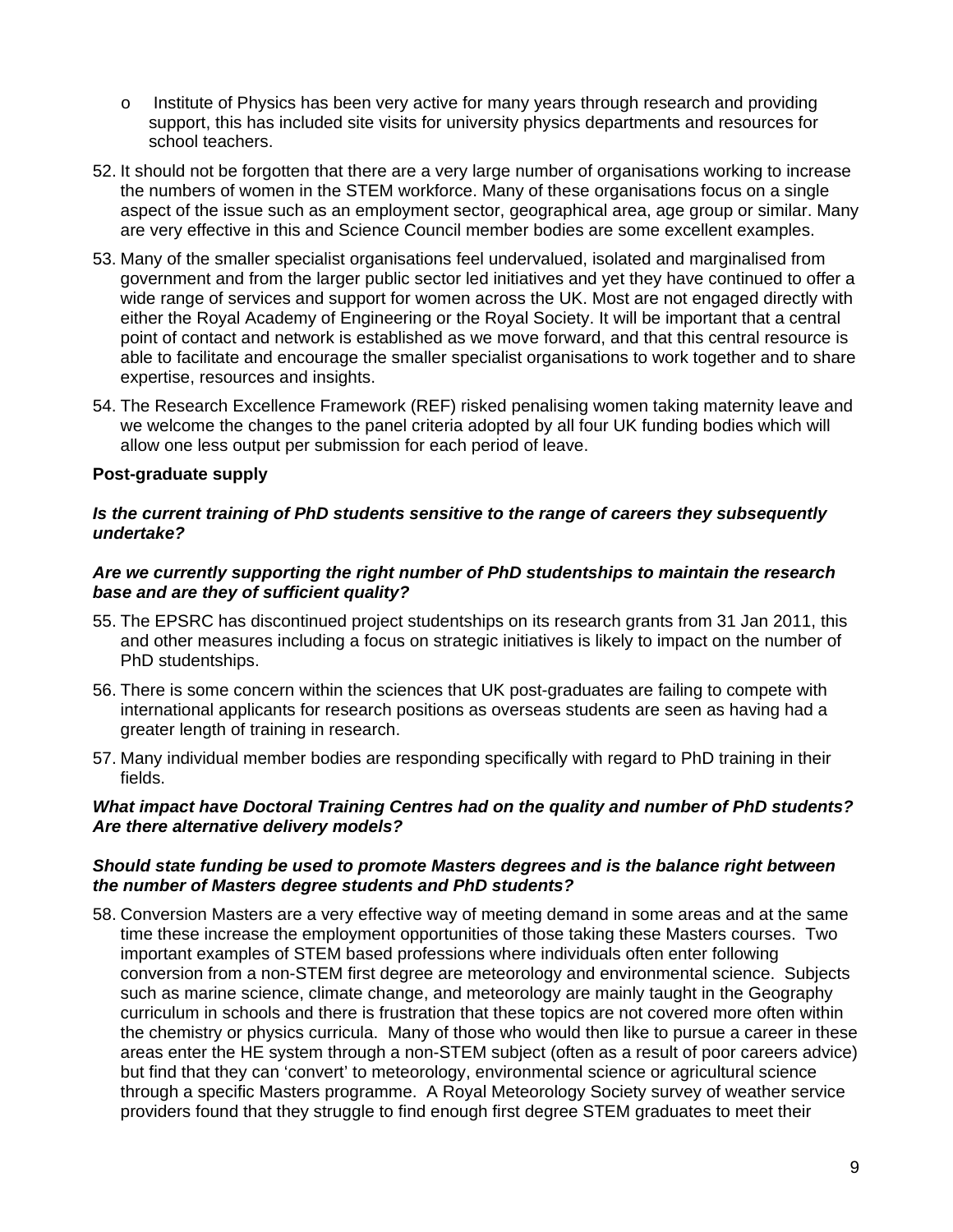requirements but that this is being addressed by the development of Masters courses in meteorology with strong mathematics and physics content. These Masters programmes also need to be supplemented with further vocational qualifications and courses offering deeper science content and updating for professionals.

### *What impact will higher education reforms have on the willingness of graduates to pursue a research career?*

- 59. The EPSRC has previously withdrawn funding for MSc courses which has had an impact on the viability of courses such as those designed for the nuclear industry. In 2011 NERC has also made a decision to withdraw funding for taught MSc courses, despite the importance of these postgraduates to industry. There seems little prospect of private companies offering financial support on the same scale and we suggest that NERC should review and if necessary reconsider this action once its full impact becomes clear.
- 60. In the biosciences there are early signs of a trend towards HEIs preferentially taking PhD students holding Masters degrees and the integrated Masters is already the preferred route for some sciences. If this trend continues the funding model for Masters degrees could impact on the numbers of PhD students. The acquisition of further debt may dissuade students from choosing a four year integrated Masters option impacting on their opportunities to move on to postgraduate study, since this is now the preferred route.
- 61. The fact that loans will be accruing interest during years of further study may also be a disincentive to delaying repayments in favour of additional study.

## **Industry**

#### *What incentives should industry offer to STEM graduates in order to attract them?*

#### *What steps are industry and universities taking together to ensure that demand for STEM graduates matches supply in terms of numbers, skills and quality of graduates?*

62. Our consultation showed some optimism with regard to the potential for industry and other employers to sponsor students at both undergraduate and Masters levels but we are unable to comment further at this time.

16th December 2011